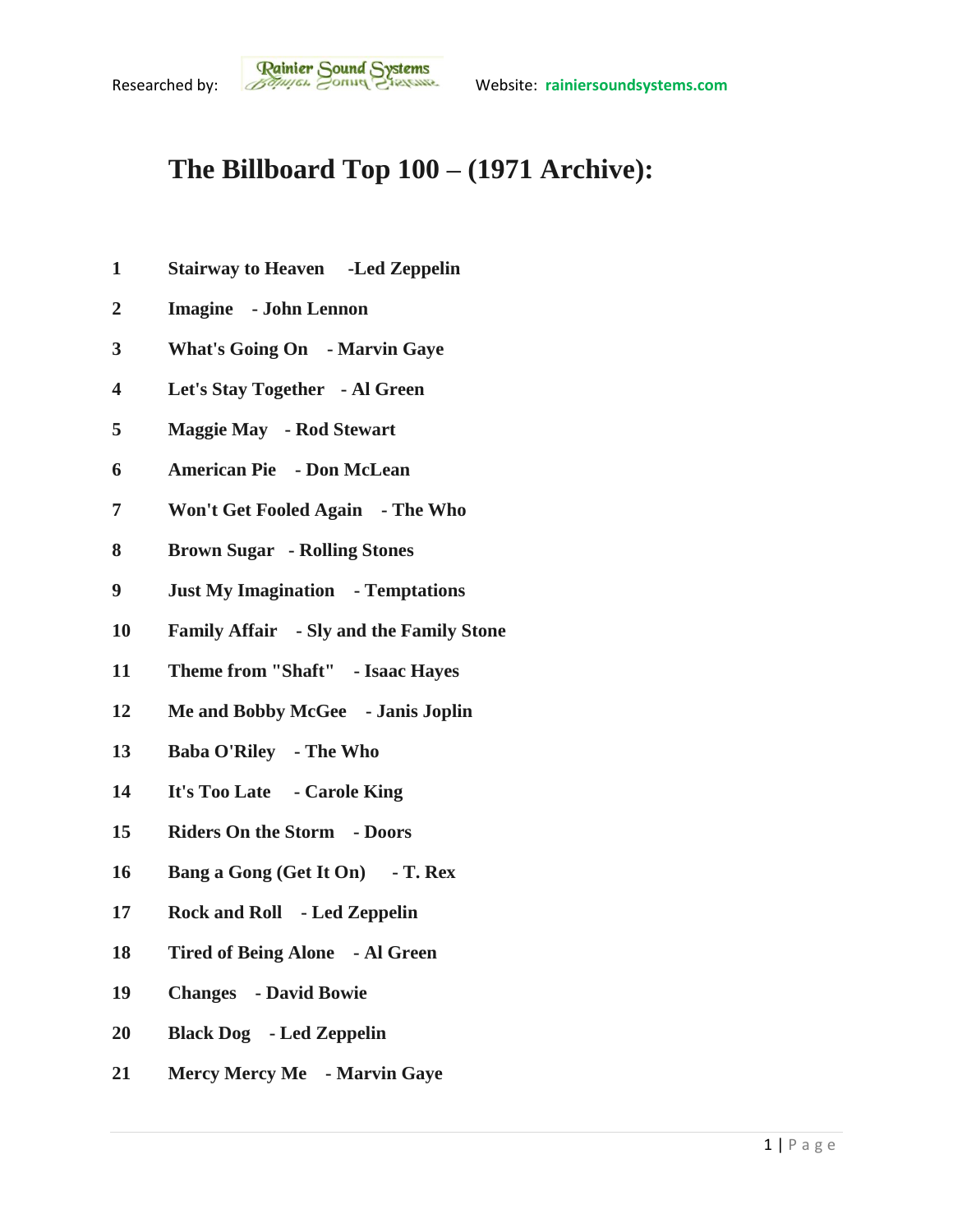- **Roundabout - Yes**
- **Have You Seen Her - Chi-Lites**
- **Aqualung - Jethro Tull**
- **Long Cool Woman (In a Black Dress) - Hollies**
- **Ain't No Sunshine - Bill Withers**
- **Respect Yourself - Staple Singers**
- **Without You - Nilsson**
- **Tiny Dancer - Elton John**
- **Smiling Faces Sometimes - Undisputed Truth**
- **Behind Blue Eyes - The Who**
- **LA Woman - Doors**
- **Mr. Big Stuff - Jean Knight**
- **Inner City Blues - Marvin Gaye**
- **A Horse With No Name - America**
- **Locomotive Breath - Jethro Tull**
- **Clean Up Woman - Betty Wright**
- **You've Got A Friend - James Taylor**
- **Slipping into Darkness - War**
- **Gypsies, Tramps & Thieves - Cher**
- **You Are Everything - Stylistics**
- **It Don't Come Easy - Ringo Starr**
- **Thin Line Between Love and Hate - Persuaders**
- **Hot Pants - James Brown**
- **I Feel the Earth Move - Carole King**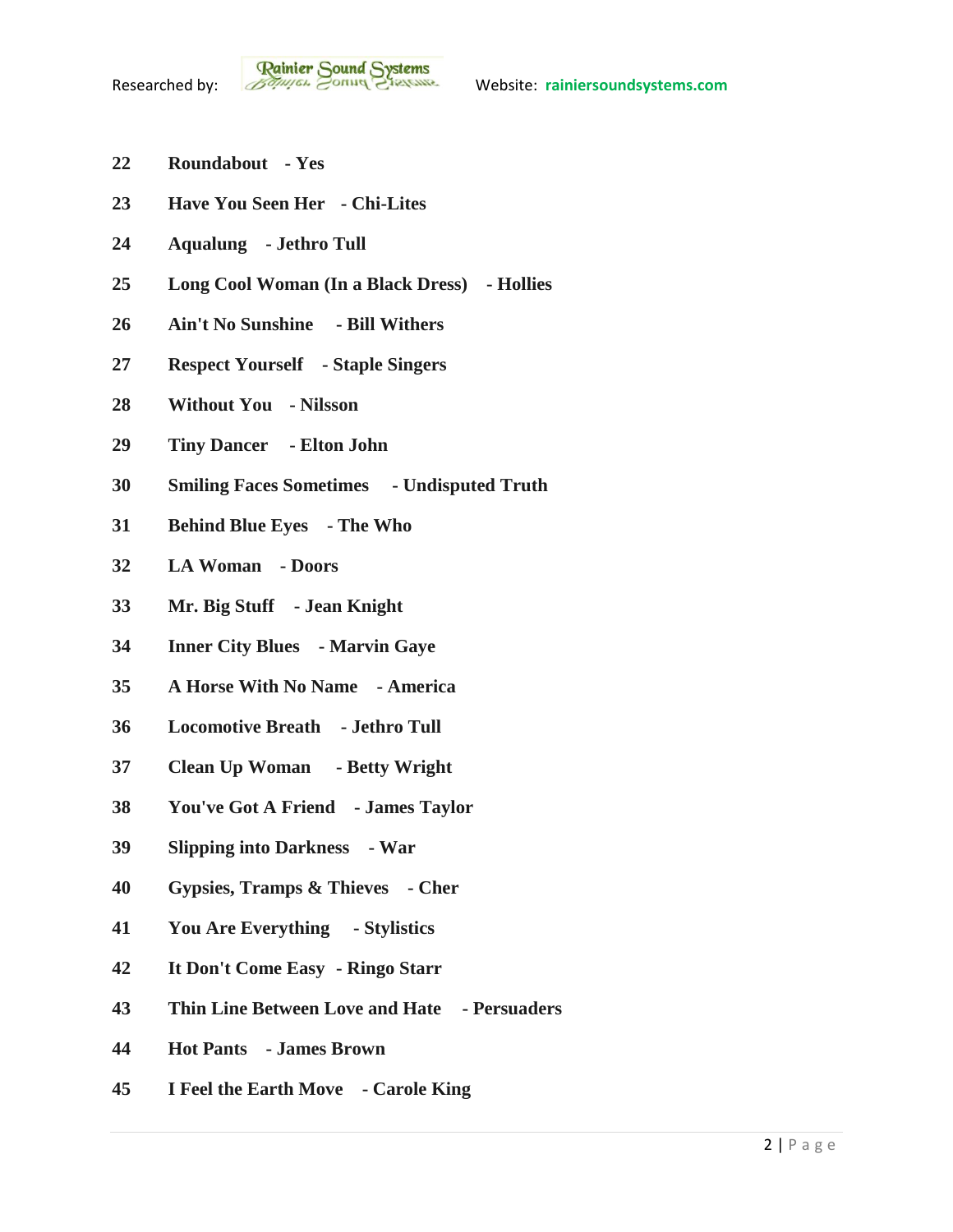- **Love Her Madly - Doors**
- **Wild Horses - Rolling Stones**
- **Life on Mars? - David Bowie**
- **Take Me Home, Country Roads - John Denver**
- **Betcha By Golly Wow - Stylistics**
- **Stay with Me - Faces**
- **Whatcha See Is Whatcha Get - Dramatics**
- **Spanish Harlem - Aretha Franklin**
- **I've Seen All Good People - Yes**
- **Jealous Guy - John Lennon**
- **Eighteen - Alice Cooper**
- **Superstar - Carpenters**
- **Indian Reservation - Raiders**
- **Rock Steady - Aretha Franklin**
- **Draggin' The Line - Tommy James**
- **Want Ads - Honey Cone**
- **Happy Xmas (War Is Over) - John & Yoko & Plastic Ono Band**
- **If You Really Love Me - Stevie Wonder**
- **Day After Day - Badfinger**
- **Wild Night - Van Morrison**
- **Treat Her Like a Lady - Cornelius Brothers & Sister Rose**
- **Do You Know What I Mean - Lee Michaels**
- **Don't Pull Your Love - Hamilton, Joe Frank & Reynolds**
- **I'd Love to Change the World - Ten Years After**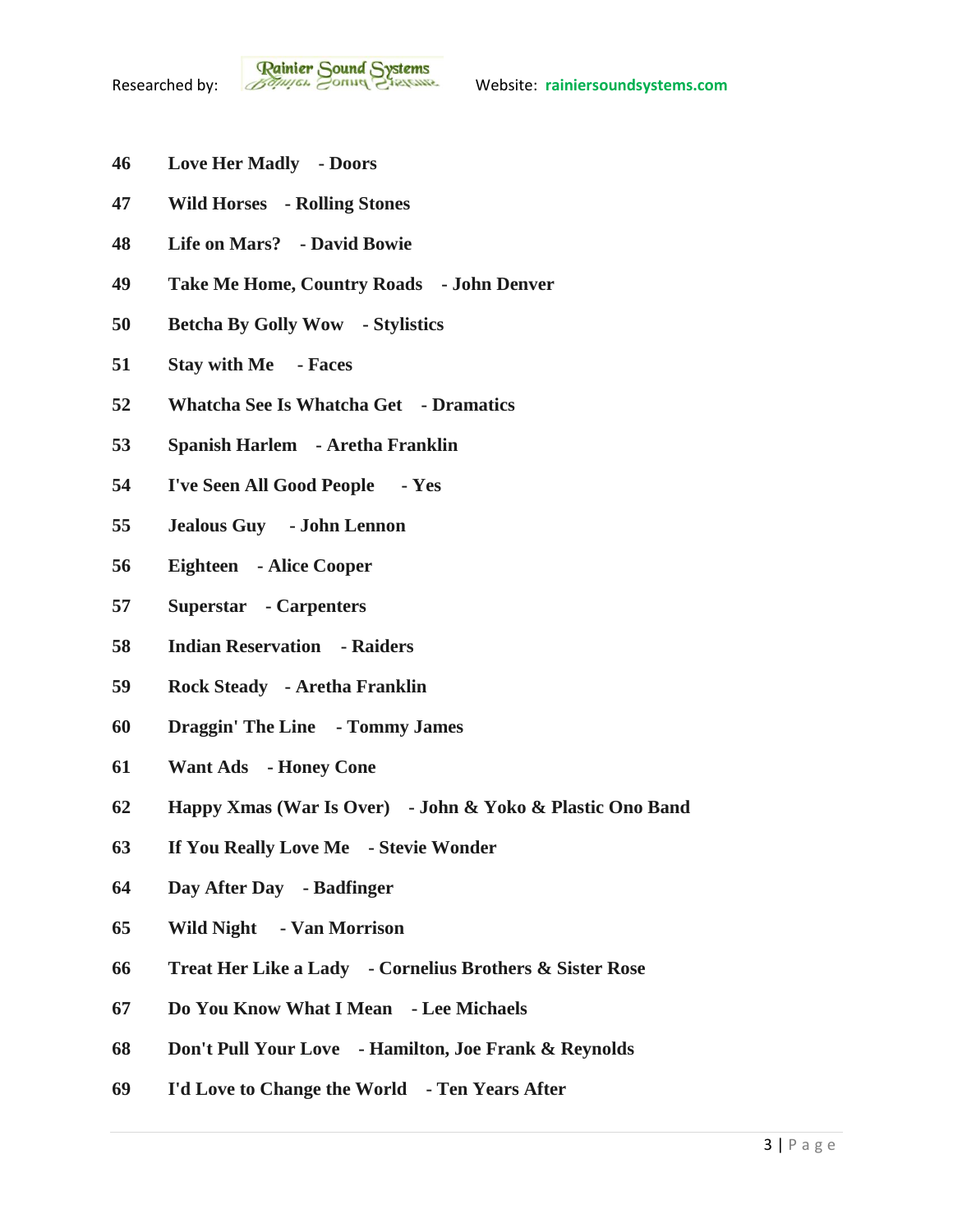- **The Low Spark of High Heeled Boys - Traffic**
- **Going to California - Led Zeppelin**
- **Uncle Albert/Admiral Halsey - Paul & Linda McCartney**
- **Never Can Say Goodbye - Jackson 5**
- **Peace Train - Cat Stevens**
- **Got To Be There - Michael Jackson**
- **Levon - Elton John**
- **Drowning in the Sea of Love - Joe Simon**
- **How Can You Mend a Broken Heart - Bee Gees**
- **I Am, I Said - Neil Diamond**
- **Hocus Pocus - Focus**
- **All Day Music - War**
- **She's a Lady - Tom Jones**
- **Baby I'm-a Want You - Bread**
- **I Gotcha - Joe Tex**
- **Coat of Many Colors - Dolly Parton**
- **Precious And Few - Climax**
- **Bargain - The Who**
- **Case of You - Joni Mitchell**
- **Maggot Brain - Funkadelic**
- **Signs - Five Man Electrical Band**
- **Funky Nassau - Beginning Of The End**
- **An Old Fashioned Love Song - Three Dog Night**
- **Escape-ism - James Brown**